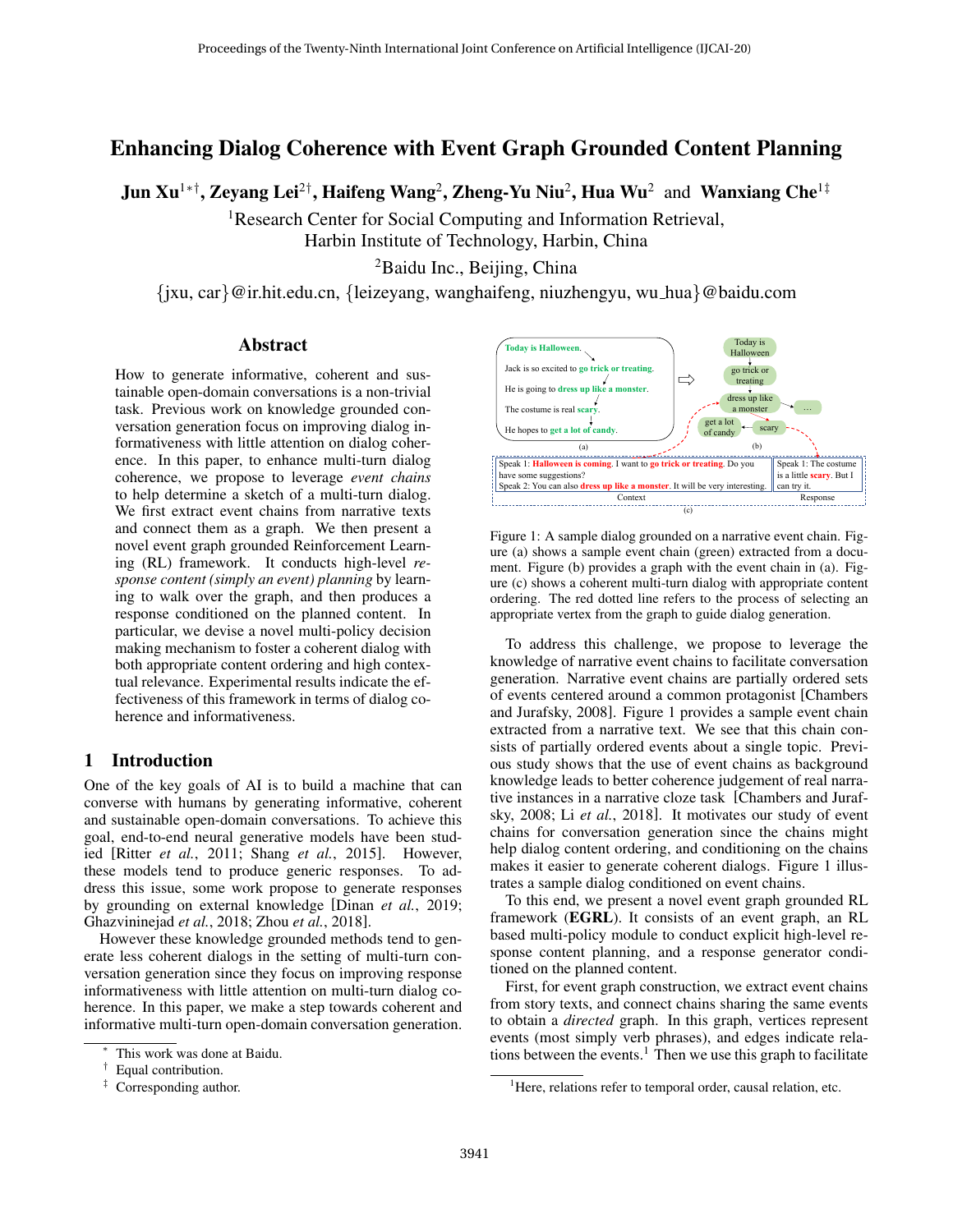<span id="page-1-0"></span>

Figure 2: The overall architecture of EGRL. The red dotted line illustrates the data flow in the RL-based policy model.

conversation generation, as shown in Figure [1.](#page-0-0)

Second, we present a novel event graph grounded RL based multi-policy method to conduct high-level content planning. Given a dialog context, it first links the context to the graph to obtain the contextual vertex. Then it learns to walk along graph edges and identifies an appropriate vertex from onehop neighbors of the contextual vertex as response content. In this way, our method can utilize event chains directly. Furthermore, to foster a coherent dialog with appropriate content ordering and high contextual relevance, we devise a novel multi-policy decision making mechanism for the RL policy. It consists of three sub-policies: (1) the first sub-policy uses reward signals from a storytelling model [Li *et al.*[, 2019\]](#page-6-7) to make the overall structure of multiple responses being consistent with event ordering; (2) the second sub-policy uses reward signals from a topic model [\[Ramage](#page-6-8) *et al.*, 2009] to guarantee global response relevance; (3) the third sub-policy uses reward signals from a semantic matching model [\[Kadlec](#page-6-9) *et al.*[, 2015\]](#page-6-9) to improve local response relevance. Then these sub-policies are fed into a policy-fusion gate for a final decision on content planning. Notice that to avoid "one-sided conversation", we employ two sub-policies (the second one and the third one) to guarantee response content relevance to user message.

Finally, the response generator produces a response conditioned on the planned content and the dialog context.

In summary, this paper makes the following contributions:

- We leverage an event graph to determine a sketch of a multi-turn dialog by RL based content planning, which makes it easier to generate a more coherent dialog.
- To ensure appropriate content ordering and high contextual relevance for content planning, we devise a novel multi-policy decision making mechanism for RL policy.
- Our study indicates that both the event graph and the multi-policy decision making mechanism are crucial to our superior performance in dialog coherence.

## 2 Our Approach

As shown in Figure [2,](#page-1-0) the overall architecture of our framework consists of three main parts: an event graph, an RL based multi-policy module and a response generator. Next, we elaborate the details for each of them.

## 2.1 Event Graph Construction

To obtain the event graph, we first extract event chains from story texts in ROCStories [\[Mostafazadeh](#page-6-10) *et al.*, 2016] and then construct the graph based on the extracted chains.

# <span id="page-1-2"></span>Algorithm 1 Event extraction from each story sentence

### Input: A sentence S

- **Output:** A set of events  $E$  from  $S$
- 1: Obtain a dependency parse tree  $T$  for  $S$ ;
- 2: Get all the head words *HED* that are connected to *ROOT* node, and all the leaf nodes in  $T$  (denoted as  $L$ );
- 3: for each leaf node in  $|L|$  do
- 4: Extract a phrase consisting of words along the tree from  $HED$  to current leaf node, denoted as  $e_i$ ;
- 5: If  $e_i$  is a verb phrase, then append it into  $E$ ;
- 6: end for
- 7: return E

In particular, we first perform dependency parsing for each sentence in story texts to obtain its dependency parse tree.<sup>[2](#page-1-1)</sup> With the obtained dependency parse trees, we extract verb phrases as events for each sentence. The detailed extraction process is presented in Algorithm [1.](#page-1-2) Then the extracted events are connected in the order they occur in the stories to form event chains.

If two events share no less than 80% words, they will be merged into one event.<sup>[3](#page-1-3)</sup> In this way, we can connect the event chains into a directed graph where vertices are events, and edges represent relations between the events. Formally, the event graph is defined as  $\mathcal{G} = \{ \mathcal{V}, \mathcal{E} \}$ , where V is the set of all vertices and  $\mathcal E$  is the set of all edges.

### 2.2 RL Based Multi-Policy Module

To foster a coherent and informative dialog, we propose a novel event graph grounded RL based multi-policy method to conduct high-level response content planning. Given a dialog context (previous two utterances), we first link the context to the graph by retrieving the most related top one vertex as the contextual vertex. Specifically, we utilize string match-ing to obtain five related vertices<sup>[4](#page-1-4)</sup>, and then we retrieve top one vertex from them according to cosine distance in the pretrained embedding space. We represent a vertex or a dialog context as an average of embeddings of its words. Then the RL-based multi-policy module learns to walk along the edges in the graph and then select an appropriate vertex from onehop neighbors of the contextual vertex. The selected vertex

<span id="page-1-1"></span><sup>&</sup>lt;sup>2</sup>[https://ai.baidu.com/tech/nlp](https://ai.baidu.com/tech/nlp_basic/dependency_parsing)\_basic/dependency\_parsing

<span id="page-1-4"></span><span id="page-1-3"></span><sup>&</sup>lt;sup>3</sup>Here, words refer to noun, verb and adjective words.

<sup>&</sup>lt;sup>4</sup>We first use the user message at current time step for vertex matching. If no vertices are matched, we will use the system response at previous time step for vertex matching.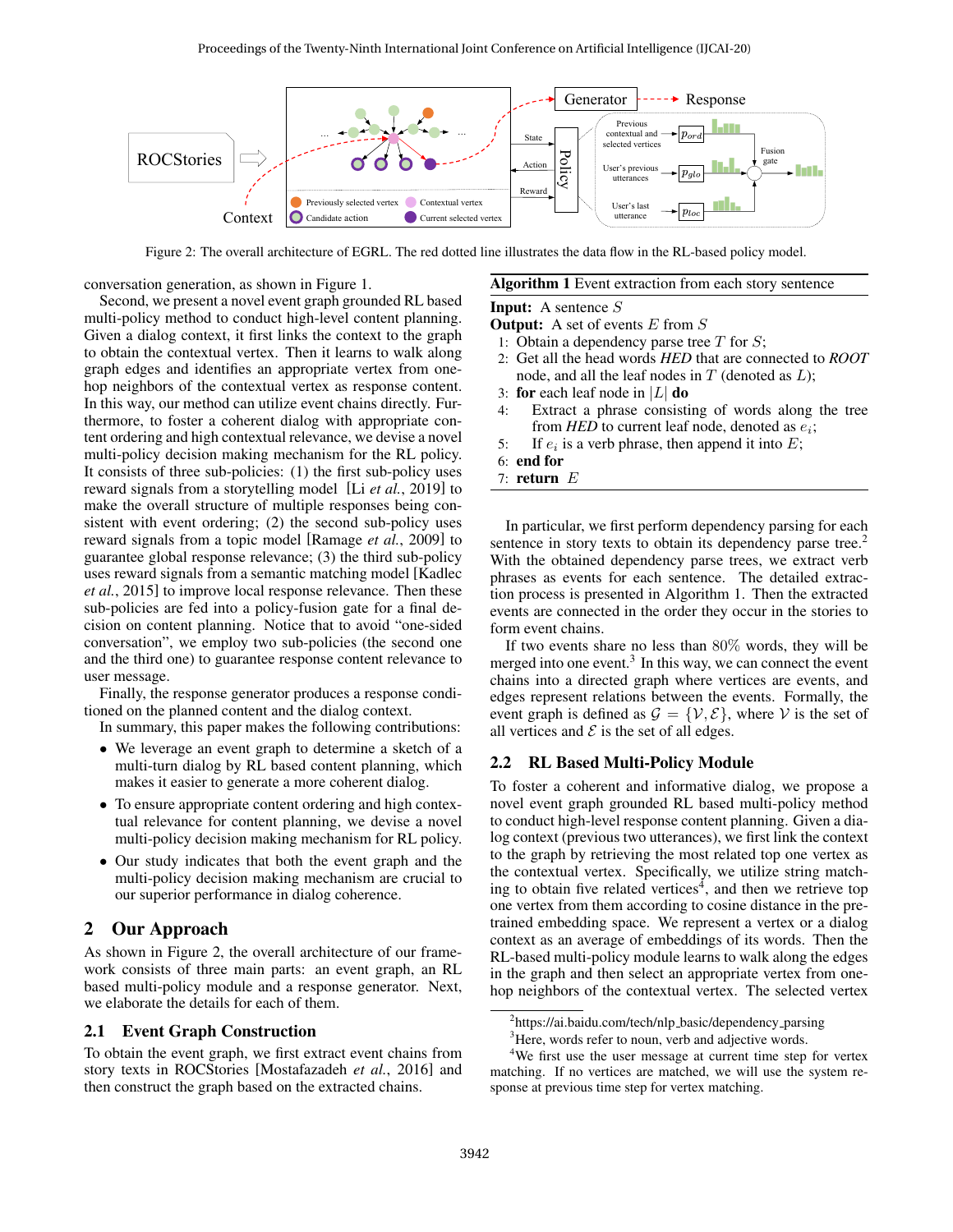will be fed into the response generator to obtain a response. In this way, our method can utilize event ordering information directly. Next we elaborate the main components of RL: state and action, a multi-policy decision making mechanism and reward.

**State and action.** The current state  $s_t$  consists of three parts:  $s_t^v$  to represent the contextual vertex and selected vertices at all previous time steps,  $s_t^u$  to represent the user message at all previous time steps, and  $s_t^l$  to represent current user message. The candidate action set  $\mathcal{A}_{s_t} = \{a_i\}_{i=1}^N$  consists of all outgoing one-hop neighbors of the contextual vertex, where  $N$  is the number of candidate actions. All states and actions are encoded by Transformers [\[Vaswani](#page-6-11) *et al.*, 2017] to obtain their vector representations.

Multi-policy decision making mechanism and rewards. To foster a coherent dialog with appropriate content ordering and high contextual relevance, we first devise a novel multi-policy decision making mechanism that uses different rewards to train three sub-policies. Then three sub-policies are fed into a policy-fusion gate to obtain the final policy and we also design another three rewards to train the final policy.

In particular, to ensure appropriate dialog content ordering, we first employ reward signals from a storytelling model (named as content ordering reward) to train the first subpolicy, named as content ordering sub-policy. It helps our policy to make full use of the event ordering information between events in narrative texts for content planning. The subpolicy is formalized as follows:

$$
p_{ord}(a_i|\mathbf{s}_t^v) = \frac{\exp(\mathbf{e}_{\mathbf{s}_t^v}^T \mathbf{e}_{a_i})}{\sum_{j=1}^N \exp(\mathbf{e}_{\mathbf{s}_t^v}^T \mathbf{e}_{a_j})}
$$
(1)

where  $\mathbf{e}_{\mathbf{s}_t^v}$  and  $\mathbf{e}_{a_t}$  denote the vector representations of  $\mathbf{s}_t^v$  and the action  $a_i$  respectively. The reward value is the prediction probability of a storytelling model [Li *et al.*[, 2019\]](#page-6-7).

Second, to improve global relevance (at topic level) of generated responses, we use reward signals from a topic model (named as global relevance reward) to train the second subpolicy, named as global relevance sub-policy:

$$
p_{glo}(a_i|\mathbf{s}_t^u) = \frac{\exp(\mathbf{e}_{\mathbf{s}_t^u}^T \mathbf{e}_{a_i})}{\sum_{j=1}^N \exp(\mathbf{e}_{\mathbf{s}_t^u}^T \mathbf{e}_{a_j})}
$$
(2)

where  $e_{s_t^u}$  is the vector representation of  $s_t^u$ . For the global relevance reward, we first use a topic model [\[Ramage](#page-6-8) *et al.*, [2009\]](#page-6-8) to obtain the topics of the user message at all previous time steps and candidate actions respectively. Then we compute the embedding distances between the topic word embedding of those user message and that of each candidate action as reward values.

Third, to improve local relevance between current response and current user message (single-turn), we employ reward signals from a semantic matching model (named as local relevance reward) to train the third sub-policy, named as local relevance sub-policy, presented as follows:

$$
p_{loc}(a_i|\mathbf{s}_t^l) = \frac{\exp(\mathbf{e}_{\mathbf{s}_t^l}^T \mathbf{e}_{a_i})}{\sum_{j=1}^N \exp(\mathbf{e}_{\mathbf{s}_t^l}^T \mathbf{e}_{a_j})}
$$
(3)

where  $e_{s_t^l}$  is the vector representation of  $s_t^l$ . We use a BiLSTM-based semantic matching model [\[Kadlec](#page-6-9) *et al.*, [2015\]](#page-6-9) to calculate the local relevance. Finally, these three sub-policies are fed into a policy-fusion gate to make a final decision on content planing, which is computed as follows:

$$
p_{fin}(a_i|\mathbf{s}_t) = \alpha_1 p_{loc}(a_i|\mathbf{s}_t^v) + \alpha_2 p_{glo}(a_i|\mathbf{s}_t^u) + \alpha_3 p_{loc}(a_i|\mathbf{s}_t^l)
$$
\n(4)

Here,  $\alpha_1$ ,  $\alpha_2$  and  $\alpha_3$  denote the weight coefficients of the three sub-policies. Each of them is computed as follows:

$$
\alpha_i = \frac{\sum_{j=1}^3 \mathbf{e}_i \mathbf{e}_j}{\sum_{k=1}^3 \sum_{j=1}^3 \mathbf{e}_k \mathbf{e}_j}, i = 1, 2, 3
$$
 (5)

where  $e_1, e_2, e_3$  denote  $e_{s_t^v}, e_{s_t^u}, e_{s_t^l}$  respectively.

#### Rewards

We design three rewards to train the final policy. Specifically, following previous work [Tang *et al.*[, 2019;](#page-6-12) Yao *et al.*[, 2018;](#page-6-13) Zhao *et al.*[, 2019\]](#page-6-14), we consider utterance-based rewards shown as follows:

Repetition penalty. The reward is 1 when a generated response shares more than 60% words with one of contextual utterances, otherwise 0.

Moreover, to fully leverage the event graph in policy learning, we employ another two event graph based reward factors:

Global coherence. We calculate the average cosine distance between current selected vertex and all previously selected vertices (or contextual vertex) in TransE based embedding space [\[Bordes](#page-6-15) *et al.*, 2013] as global coherence reward. We see that vertices from the same highly connected sub-graph are more likely to constitute coherent dialog and it leads to obtain high global coherence reward.

Sustainability. It is reasonable to give priority to vertices with a large number of neighboring vertices to foster a longlasting dialog. In particular, we calculate sustainability reward as a PageRank score of the selected vertex. The scores are calculated on the full event graph.

For the final policy, we define its reward as a weighted sum of the above-mentioned three factors with weights whose default values are set as [-0.5, 4, 7000].

At each time step, we sample vertices from the three subpolicies and the final policy by Gumbel-Softmax [\[Jang](#page-6-16) *et al.*, [2016\]](#page-6-16) respectively. The vertex sampled by the final policy is utilized to guide response generation.

#### 2.3 Response Generator

The generator produces a response conditioned on the event vertex selected by the policy module and the context. In this work, we use a RNN decoder with a copy mechanism to suit our generation task. In particular, we first build a dataset that suits the settings of our generator by modifying our experimental datasets (Weibo or Twitter Corpus) as follows: (1) sampling an phrase from each gold response as its corresponding event vertex; (2) replacing the sampled phrase with a special symbol, "[event]" in each response. Then we train the response generator with user message and corresponding event vertices as inputs and responses as ground truth.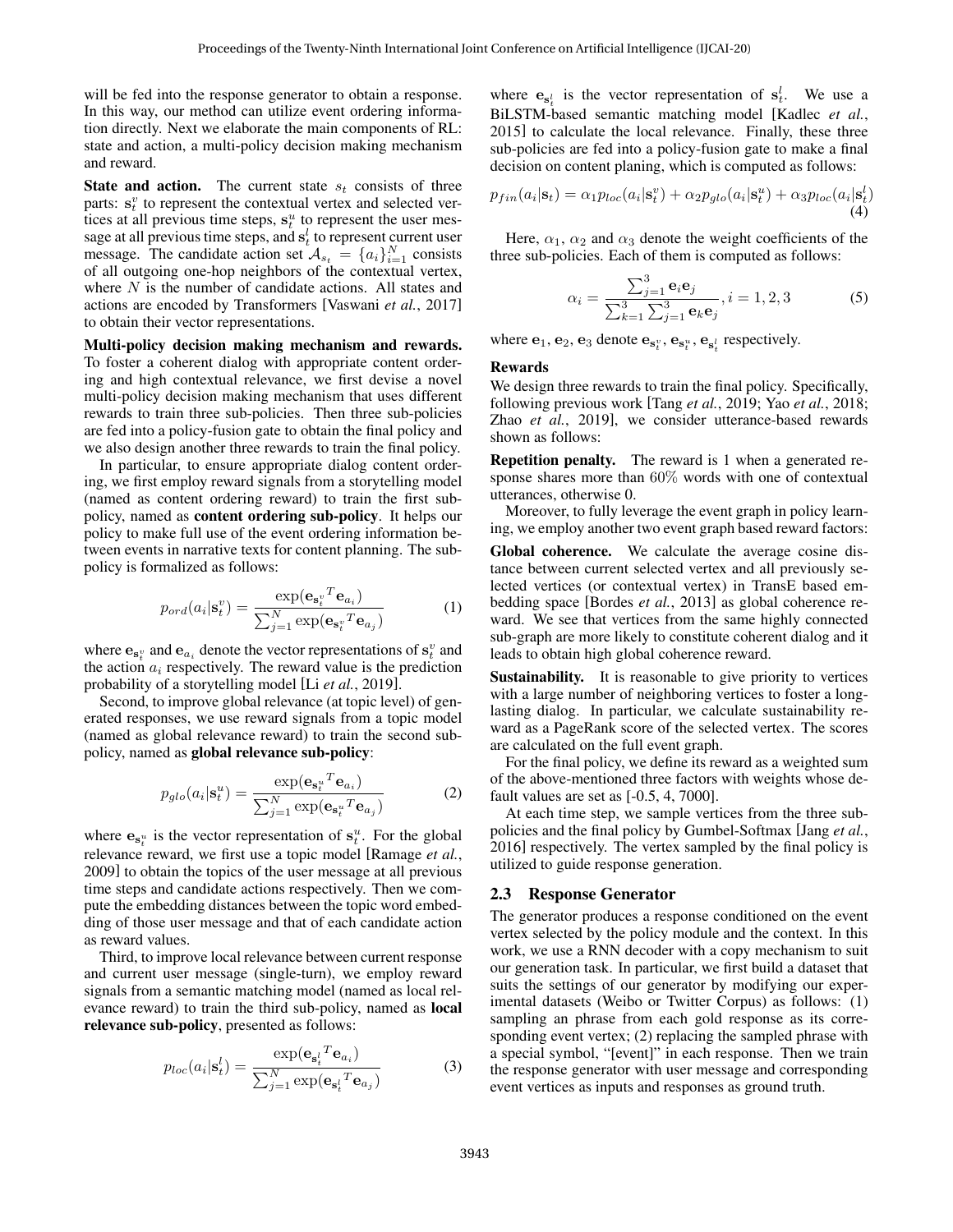## 2.4 Training

To make the RL based training process more stable, we employ the A2C method [\[Sutton and Barto, 2018\]](#page-6-17) for model optimization. The three sub-policies and the fusion gate are trained simultaneously. Moreover, we only update parameters of the policy module, and parameters of the response generator stay intact during RL training.

# 3 Experiment

## 3.1 Datasets

Weibo Corpus. [Shang *et al.*[, 2015\]](#page-6-1) The Weibo corpus contains 2.6M message-response pairs for training, 10k pairs for validation and 10k pairs for test.

Twitter Corpus. [Ritter *et al.*[, 2011\]](#page-6-0) The corpus contains 1.3M dialogs for training, 10k for validation and 10k for test.

Narrative Event Graph. The ROCStories corpus contains 98,161 five-sentence stories. For the Weibo corpus, we translate the ROCStories corpus into Chinese by Baidu Trans-late API.<sup>[5](#page-3-0)</sup> Meanwhile, the topic overlap between ROCStories and Weibo (or Twitter) is  $98.1\%$  (or  $98.5\%$ ).<sup>[6](#page-3-1)</sup> Our constructed narrative event graph contains 1,011,547 vertices and 13,668,796 edges. Moreover, to evaluate the quality of the graph, we conduct human evaluation by randomly sampling 500 edges from the graph and then calculate the proportion of edges which are suitable for chatting. The results show that 73.6% of edges are appropriate to dialog.

## 3.2 Baselines

S2S. It is the widely-used seq2seq model with attention mechanism [\[Luong](#page-6-18) *et al.*, 2015].

CCM. It is a commonsense knowledge based conversation model [Zhou *et al.*[, 2018\]](#page-6-4), which leverages commonsense knowledge from ConceptNet through two graph attention mechanisms to facilitate informative response generation.<sup>[7](#page-3-2)</sup>

CMR. It is a document augmented neural conversation model [Qin *et al.*[, 2019\]](#page-6-19) that jointly models response generation and on-demand machine reading. For fair comparison, we use the ROCStories corpus as the document of CMR.

LaRL. It is a latent variable driven RL based dialog model [Zhao *et al.*[, 2019\]](#page-6-14). We choose the multivariate categorical latent variables as RL actions since it performs the best.

Notice that CCM leverages ConceptNet for generation and CMR uses ROCStories, and we rerun original source codes for CCM  $^8$  $^8$ , CMR  $^9$  $^9$  and LaRL  $^{10}$  $^{10}$  $^{10}$ .

We adopt pre-trained Tencent AI Lab Embedding<sup>[11](#page-3-6)</sup> (for Weibo) and  $Glove^{12}$  $Glove^{12}$  $Glove^{12}$  (for Twitter) with the size of 200. The

<span id="page-3-1"></span><sup>6</sup>Here, we use the LDA model [\[Ramage](#page-6-8) *et al.*, 2009] to obtain topics of stories and datasets, and the total number of topics is 200.

vocab size is 50000 and the dimension of all the representations is set to 512. Dropout rate is 0.3. The optimizer adopts Adam and the learning rate is set to 0.002. The discounting weight for reward is 0.95.<sup>[13](#page-3-8)</sup>

# 3.3 Experimental Settings

Conversation with user simulator. Following the experimental settings in previous work [Li *et al.*[, 2016b;](#page-6-20) [Tang](#page-6-12) *et al.*, [2019\]](#page-6-12), we use a user simulator to play the role of human and let each of the models chat with the same simulator. The user simulator is a pre-trained sequence-to-sequence model with attention mechanism to produce user-side utterances. During the experiments, we use the same user simulator for RL training of our model and baselines. Specifically, given a model to be evaluated, we randomly select an utterance from test set (as the starting position of sessions) to start the conversations with the simulator. Moreover, to avoid infinite conversation, we set maximum number of dialog turns to 8 (i.e. in total, 16 utterances are generated by the simulator and the model) in our experiment. Finally, for each model, we collect 100 model-simulator dialogs to perform multi-turn level evaluation. Meanwhile, for each model, we randomly sample 200 message-response pairs from the model-simulator dialogs for single-turn level evaluation.

Conversation with human. Given a model to be evaluated, we randomly select an utterance from test set for the model to start the conversations with a human turker. Then the human is asked to converse with the model till 8 turns are reached. Finally, we obtain 50 model-human dialogs for multi-turn level evaluation. For single-turn level evaluation, we also randomly sample 200 message-response pairs from model-human dialogs for each model.

## 3.4 Evaluation Metrics

We define six human evaluation metrics and two automatic metrics. Since the proposed system does not aim at predicting the highest-probability response at each turn, but rather the long-term success of a dialog (e.g., coherence), we do not employ BLEU or perplexity for automatic evaluation [\[Li](#page-6-20) *et al.*[, 2016b\]](#page-6-20). (1) Content ordering (Content-Order.) for coherence: The metric is used to evaluate whether the ordering of dialog content is appropriate. In practice, we first manually segment a dialog by topics and then conduct evaluation on each sub-topic fragment.[14](#page-3-9) A fragment will be rated "1" if the ordering is appropriate, otherwise "0". Finally we compute the average of the scores of all sub-topic fragments over the dialog as content ordering value. (2) Global relevance (Global-Rele.) for coherence: Global relevance is used to count the number of incoherent errors within a topic of a dialog. Common incoherence errors in a topic include anaphora errors across utterances and information inconsistency. Similarly,we also perform global relevance evaluation on the above segmented sub-topic fragments. "0" means that there are more than two incoherence errors in a sub-topic fragment,. "1" means that there are one error. "2" means that there are no errors. Finally, we compute the average score

<span id="page-3-0"></span><sup>5</sup> [http://fanyi-api.baidu.com/api/trans/product/prodinfo.](http://fanyi-api.baidu.com/api/trans/product/prodinfo)The translate accurary is 95% by human evaluation.

<span id="page-3-2"></span><sup>7</sup> https://conceptnet.io

<span id="page-3-3"></span><sup>8</sup> https://github.com/tuxchow/ccm

<span id="page-3-4"></span><sup>&</sup>lt;sup>9</sup>https://github.com/qkaren/converse\_reading\_cmr

<span id="page-3-5"></span><sup>10</sup>https://github.com/snakeztc/NeuralDialog-LaRL

<span id="page-3-6"></span><sup>11</sup><https://ai.tencent.com/ailab/nlp/embedding.html>

<span id="page-3-7"></span><sup>12</sup><https://nlp.stanford.edu/projects/glove/>

<span id="page-3-8"></span><sup>&</sup>lt;sup>13</sup>We optimize these values by grid search.

<span id="page-3-9"></span><sup>&</sup>lt;sup>14</sup>Each conversation session contains no more than 4 topics.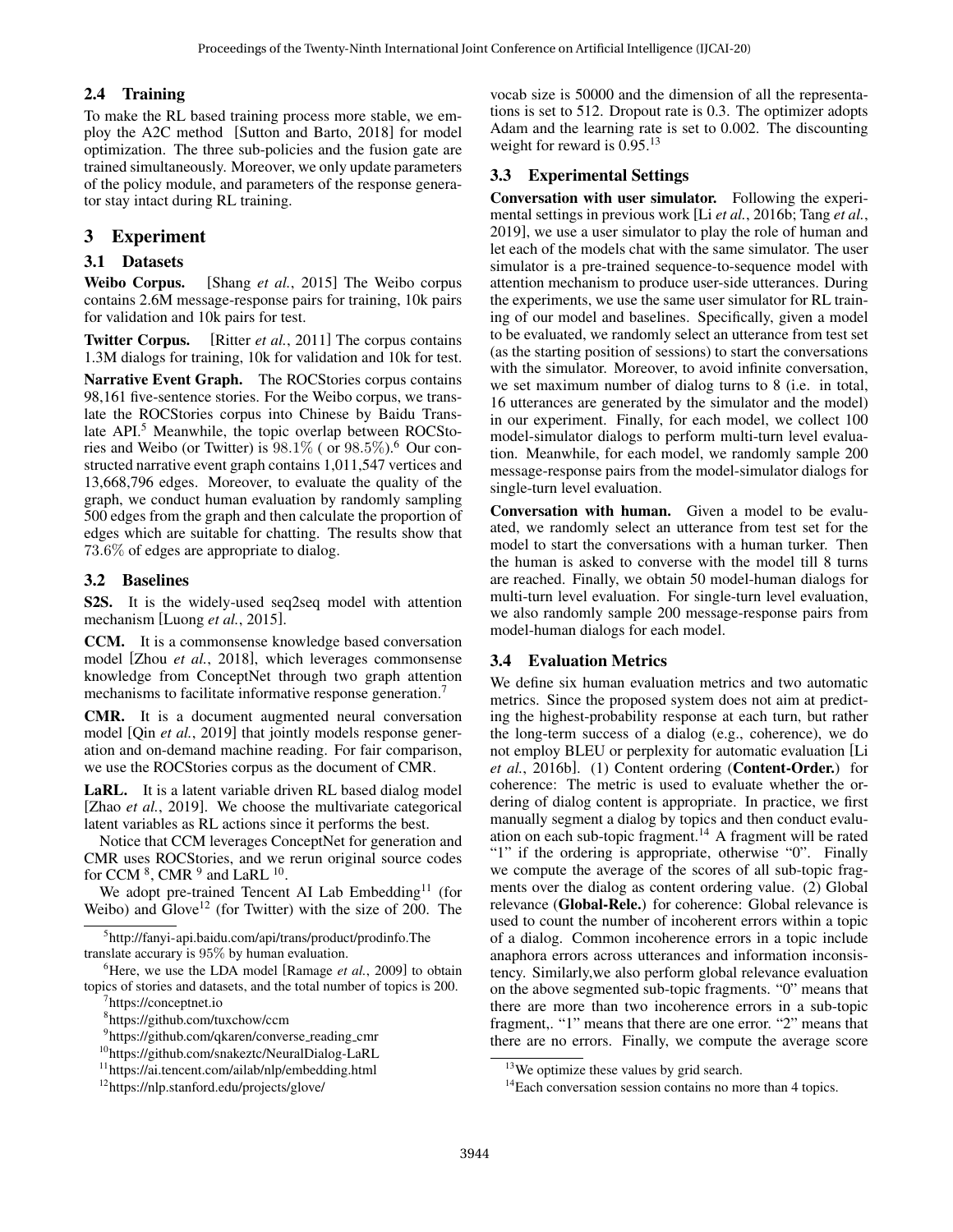<span id="page-4-0"></span>

| <b>Methods</b> | Coherence       |               |        | <b>Informativeness</b> |                  | <b>Overall Quality</b> |             |                |
|----------------|-----------------|---------------|--------|------------------------|------------------|------------------------|-------------|----------------|
|                | Content-Order.* | Global-Rele.* | Appr.* | Info. $*$              | Dist- $1/2^{\#}$ | Enga.*                 | Length. $#$ | User-Cons. $*$ |
| S2S            | 0.23            | 0.54          | 0.40   | 0.18                   | 0.07/0.21        | 0.05                   | 2.89        | 0.22           |
| <b>CCM</b>     | 0.39            | 1.03          | 0.51   | 0.56                   | 0.12/0.44        | 0.25                   | 7.71        | 0.36           |
| <b>CMR</b>     | 0.14            | 0.55          | 0.43   | 0.47                   | 0.10/0.41        | 0.18                   | 7.96        | 0.26           |
| LaRL           | 0.11            | 0.48          | 0.25   | 0.48                   | 0.12/0.47        | 0.10                   | 7.93        | 0.12           |
| EGRL           | 0.77            | 1.33          | 0.56   | 0.81                   | 0.27/0.69        | 0.75                   | 8.00        | 0.72           |
| EGRL w/o EG    | 0.31            | 0.66          | 0.37   | 0.79                   | 0.23/0.61        | 0.18                   | 8.00        | 0.34           |
| CCM w/EG       | 0.46            | 1.06          | 0.52   | 0.59                   | 0.17/0.51        | 0.34                   | 7.50        | 0.39           |
| EGRL w/o MP    | 0.58            | 1.10          | 0.53   | 0.74                   | 0.25/0.66        | 0.65                   | 8.00        | 0.66           |

Table 1: Results for dialogs with user simulator on Weibo corpus. \* denotes human evaluation metrics and # denotes automatic metrics.

<span id="page-4-1"></span>

| <b>Methods</b>   | <b>Coherence</b> |               |        | <b>Informativeness</b> |                  | <b>Overall Quality</b> |                       |                |
|------------------|------------------|---------------|--------|------------------------|------------------|------------------------|-----------------------|----------------|
|                  | Content-Order.*  | Global-Rele.* | Appr.* | Info. $*$              | Dist- $1/2^{\#}$ | Enga.*                 | $\text{Length.}^{\#}$ | User-Cons. $*$ |
| S <sub>2</sub> S | 0.25             | 0.66          | 0.45   | 0.29                   | 0.08/0.25        | 0.12                   | 4.56                  | 0.22           |
| <b>CCM</b>       | 0.37             | 1.04          | 0.54   | 0.60                   | 0.17/0.53        | 0.30                   | 7.72                  | 0.37           |
| <b>CMR</b>       | 0.20             | 0.69          | 0.45   | 0.52                   | 0.14/0.52        | 0.22                   | 7.84                  | 0.32           |
| LaRL             | 0.12             | 0.54          | 0.23   | 0.50                   | 0.14/0.54        | 0.02                   | 7.98                  | 0.11           |
| <b>EGRL</b>      | 0.83             | 1.39          | 0.63   | 0.83                   | 0.30/0.77        | 0.80                   | 8.00                  | 0.76           |

Table 2: Results for dialogs with human on Weibo corpus. \* denotes human evaluation metrics and # denotes automatic metrics.

of all sub-topic fragments over the dialog as global relevance value. (3) Local relevance or Appropriateness (Appr.) for coherence: "0" if a response is inappropriate as an reply, otherwise "1". (4) Informativeness (Info.): "0" if a response is a "safe" response, e.g. "I don't know", or it repeats most of the context (more than 80%), otherwise "1". (5) Distinct **(Dist.)**: Dist-i calculates the ratio of distinct i-gram in generated responses [Li *et al.*[, 2016a\]](#page-6-21). We use Dist-1 and Dist-2 to measure the diversity of generated responses. (6) Engagement (Enga.) for overall quality: This metric measures the overall quality of a dialog. "1" if the dialog has appropriate content ordering, no more than one incoherent errors and responds appropriately to users, otherwise "0". (7) Length-ofdialog (Length) for overall quality: Here, we say a dialogue ends when two consecutive utterances from the same agent are highly overlapping [Li *et al.*[, 2016b\]](#page-6-20). (8) User-interests consistency (User-Cons.) for overall quality: The metric is used to evaluate if a model can follow a new topic mentioned by a user. A dialog will be rated "1" if the model follows the user's new topic, otherwise "0".

### 3.5 Experiment Results

We invite three annotators to evaluate each dialog from each model. System identifiers are masked during evaluation.

#### Results on Weibo Corpus

Conversation with simulators. As shown in Table [1,](#page-4-0) EGRL significantly outperforms all baselines in terms of all the metrics except for *length-of-dialog* (sign test, p-value < 0.01). It demonstrates that EGRL can effectively foster a more coherent, informative, engaging conversation. In terms of coherence, our model outperforms baselines by a large margin in terms of *content ordering*, *global relevance* and *appropriateness*. It indicates that event ordering information and reward signals from a storytelling model can help our model guarantee *content ordering*. And the use of the global and local relevance rewards can help keep responses globally and locally relevant with users. Meanwhile, our model also significantly surpasses baselines in terms of informativeness and *Dist-1/2*. In terms of overall quality of dialogs, our model obtains the highest scores in terms of *engagement* and *length-of-dialog*. In addition, our model obtains the best *user-interests consistency* result compared with baselines. It indicates that with EGRL, our model avoids one-sided conversation while focusing on dialog coherence. We also observe that S2S tends to generate generic and dull responses, achieving relatively low scores of informativeness and Dist-1/2. CCM amd CMR obtain better informativeness scores than S2S, indicating that incorporating external knowledge into dialog generation can enhance response informativeness. LaRL tends to generate informative but incoherent dialogs, since LaRL's latent variables can not provide sufficient information to accurately guide response generation. The Kappa value for inter-annotator agreement is above 0.4, showing moderate agreement among three annotators.

Conversation with human. As shown in Table [2,](#page-4-1) EGRL significantly outperforms baselines in terms of all the metrics except for *length-of-dialog* (sign test, p-value < 0.01), which is consistent with the results in Table [1.](#page-4-0) We observe that scores of most of metrics on Table [2](#page-4-1) have been improved in comparison with Table [1.](#page-4-0) The possible reason is that human can produce higher quality utterances compared with the simulator, e.g., humans rarely fall into a "dead cycle" during conversation, which is helpful for models to produce a longer dialog. Here, the Kappa value is above 0.4.

Ablation Study. We conduct an ablation study in the setting of model-simulator conversation. *First*, to evaluate the contribution of the event graph, we remove the event graph from EGRL, denoted as EGRL w/o EG, where we cannot use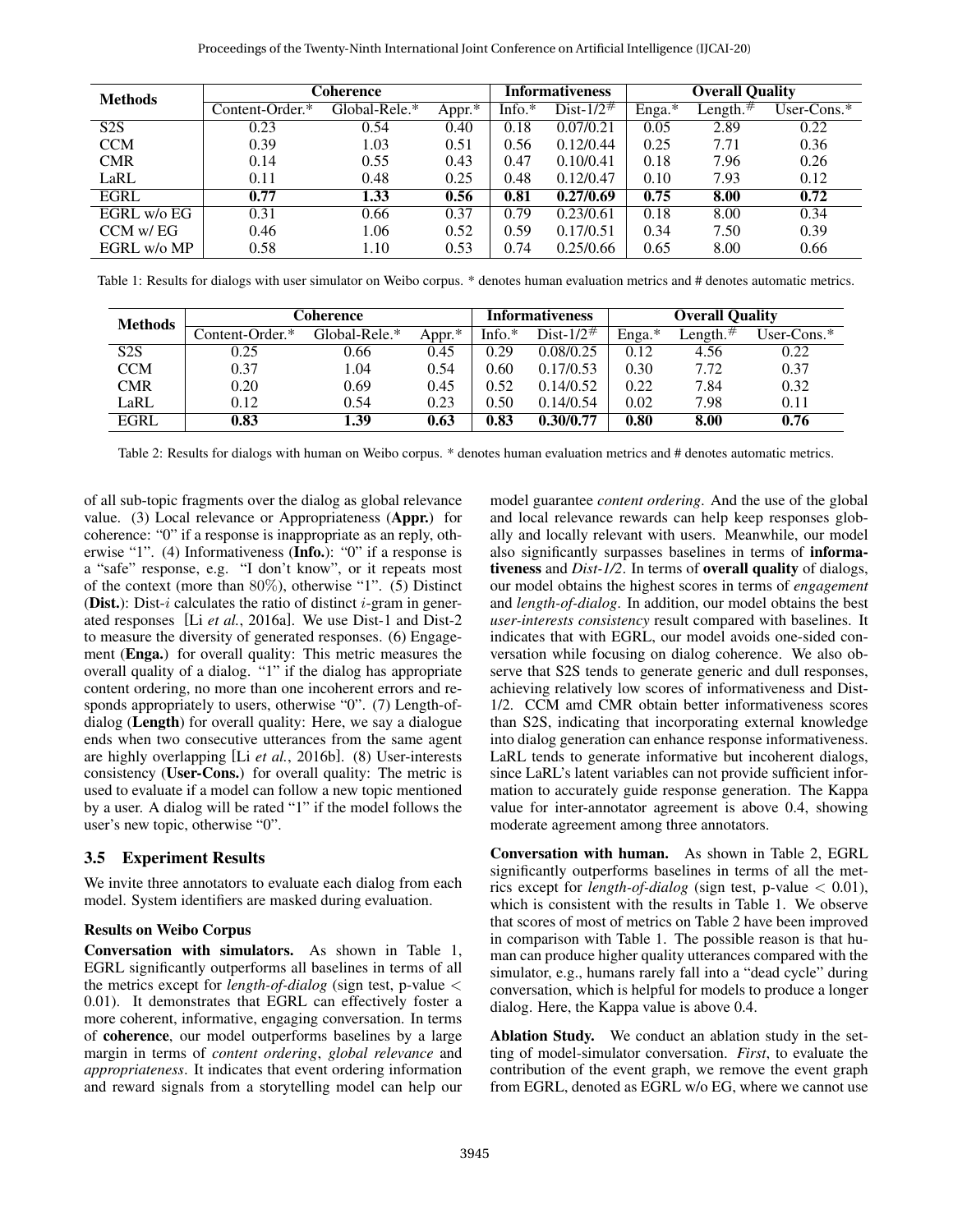<span id="page-5-0"></span>

| <b>Methods</b> | Coherence       |               |        | Informativeness |                  | <b>Overall Quality</b> |                       |                |
|----------------|-----------------|---------------|--------|-----------------|------------------|------------------------|-----------------------|----------------|
|                | Content-Order.* | Global-Rele.* | Appr.* | Info. $*$       | Dist- $1/2^{\#}$ | Enga.*                 | $\text{Length.}^{\#}$ | User-Cons. $*$ |
| S2S            | 0.17            | 0.50          | 0.34   | 0.20            | 0.04/0.11        | 0.03                   | 2.18                  | 0.20           |
| <b>CCM</b>     | 0.43            | 0.97          | 0.50   | 0.57            | 0.07/0.23        | 0.21                   | 7.35                  | 0.32           |
| <b>CMR</b>     | 0.16            | 0.64          | 0.42   | 0.54            | 0.07/0.35        | 0.15                   | 7.98                  | 0.24           |
| LaRL           | 0.12            | 0.45          | 0.24   | 0.46            | 0.06/0.21        | 0.07                   | 7.98                  | 0.12           |
| <b>EGRL</b>    | 0.75            | 1.27          | 0.59   | 0.85            | 0.22/0.66        | 0.72                   | 8.00                  | 0.70           |

Table 3: Results for dialogs with user simulator on Twitter corpus. \* denotes human evaluation metrics and # denotes automatic metrics.

graph information for action space pruning and reward design. Moreover, we replace ConceptNet with the event graph to augment the CCM model, denoted as CCM w/ EG. As shown in Table [1,](#page-4-0) the performance of EGRL w/o EG drops dramatically in terms of dialog coherence and informativeness. Furthermore, the event graph can improve the performance of CCM in terms of all the metrics, especially for *content ordering* and *user-interests consistency*. It demonstrates the effectiveness of event graph for appropriate dialog content ordering. *Second*, to verify the effectiveness of multi-policy decision making mechanism, we replace multi-policy mechanism with a single-policy module (merging the inputs of all sub-policies as its input, and all reward items as its reward), denoted as EGRL w/o MP. Results show that the scores of *content ordering* and *appropriateness* drop sharply. It confirms that multi-policy mechanism can enhance coherence.

#### Results on Twitter Corpus

As shown in Table [3,](#page-5-0) our model significantly outperforms the baselines in terms of dialog coherence, engagement and informativeness except for *length-of-dialog* (sign test, p-value < 0.01). It is consistent with Table [1.](#page-4-0)

#### Case Study

Figure [3](#page-5-1) presents an example generated by EGRL. We see that our model can generate more coherent and informative responses. In particular, the ordering of the dialog content by our model is more appropriate, e.g., "tooth decay"  $\rightarrow$  "emergency surgery"  $\rightarrow$  "recover".

# 4 Related Work

Knowledge-grounded Conversation Generation. There are growing interests in leveraging external knowledge for generation of more informative responses [\[Ghazvininejad](#page-6-3) *et al.*[, 2018;](#page-6-3) [Moghe](#page-6-22) *et al.*, 2018; Zhou *et al.*[, 2018;](#page-6-4) Bao *[et al.](#page-6-23)*, [2019;](#page-6-23) Moon *et al.*[, 2019;](#page-6-24) Liu *et al.*[, 2019;](#page-6-25) [Dinan](#page-6-2) *et al.*, 2019; Xu *et al.*[, 2020\]](#page-6-26). Different from those work, we put more efforts on *dialog coherence* in the setting of multi-turn dialogs. In particular, we care about the ordering of selected knowledge, which is less studied in previous work.

RL based Models for Conversation Generation. Previous work adopt RL based frameworks to learn dialog strategies merely from dialog corpora, which fall into two categories: (1) word-level methods with words as RL actions [Li *[et al.](#page-6-20)*, [2016b;](#page-6-20) Zhang *et al.*[, 2018\]](#page-6-27); (2) utterance-level methods with high-level utterance representations as RL actions, e.g., latent variables or keywords [Zhao *et al.*[, 2019;](#page-6-14) Yao *et al.*[, 2018\]](#page-6-13). In this work, we investigate how to leverage *external knowledge* to explicitly plot a dialog by RL based content planning.

#### <span id="page-5-1"></span>**Start:** ⽤薄荷糖和苏打⽔做喷泉很有趣。(Making a fountain with mentos and soda is fun.)

H: 苏打水还能做喷泉,我还是第一次听说。(I heard it for the first time that fountain can be made with soda.)

**B**: 然而,这是非常浪费的。(However, it's very wasteful.)

**H:** 确实很浪费啊,都是⾷物啊。(Yeah, it does waste food.)

**B:** 它需要⼀整卷薄荷糖苏打⽔。(It requires an entire roll of mentos and a bottle of soda.)

**H:** 好多啊。(That wastes too much.)

**B:** 当你把薄荷糖倒进去的时候,苏达就冒出来! (When you dump the mentos in, the soda shoots up!)

H: 我非常喜欢喝苏打水。(I like drinking soda very much.)

B: 我听说有人喝了太多苏打水,牙齿开始腐烂。(I heard someone drank too much soda and it led to tooth decay.)

**H:** 啊,那也太悲惨了。(How miserable it is!)

**B:** 他不得不被送进医院做紧急⼿术。(He had to be taken to the hospital for emergency surgery.)

**H:** 天啊,后来结果怎么样啊? (Oh my god, what happened later?)

B: 他康复了,几个月后回家了。(He recovered and went home in a few months.)

**H:** 能康复就是最好的结果。(His recovery is the best ending.)

Figure 3: Case Study. H and B denote human and the bot respectively. The dot line denotes topic segmentation.

## 5 Conclusion

In this paper, we present an event graph grounded RL framework (EGRL) to demonstrate how the knowledge of event chains can help plan a multi-turn open-domain dialog. Experimental results on two datasets show that EGRL can generate a more coherent dialog with appropriate content ordering when compared with baselines.

Integrating text knowledge directly for modeling multiturn dialog logic paves the way for developing models in lowresource domains that lack sufficient dialog corpus. In the future, we will adapt EGRL for low-resource domains.

## Acknowledgments

We thank the anonymous reviewers for their helpful comments and suggestions. This work is supported by the National Key Research and Development Project of China (No.2018AAA0101900) and the National Natural Science Foundation of China (NSFC) via grant 61976072.